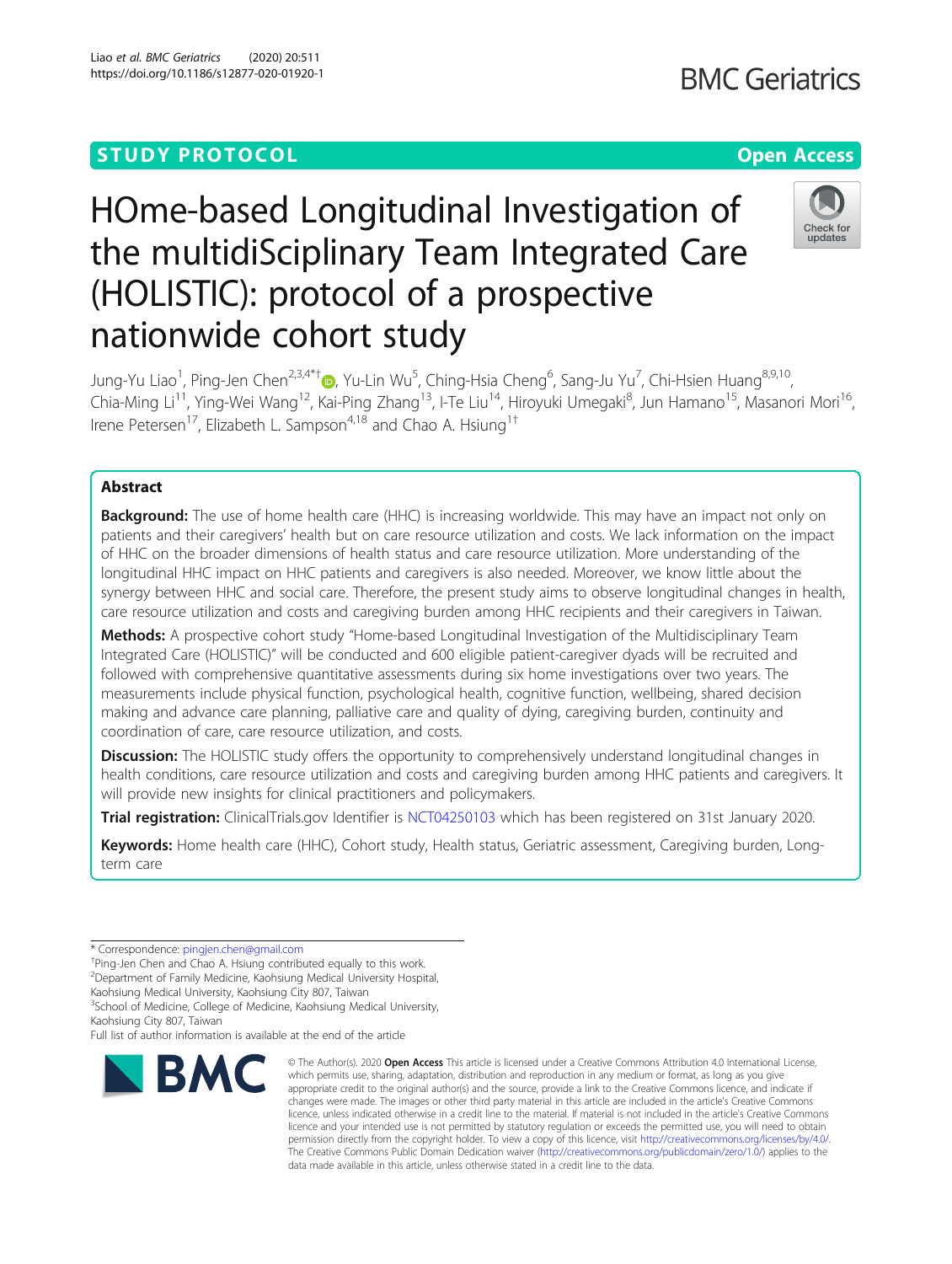# Background

Population aging means that the scope of health care delivery needs to shift from hospital-based care to home health care (HHC) particularly for older adults and other patients with chronic disease and disability [\[1\]](#page-6-0). HHC refers to a diverse range of health care provided by multidisciplinary healthcare professionals in patients' homes [\[2](#page-6-0)]. It covers services from acute care, post-acute care and advanced treatment for chronic or terminal illnesses, providing more flexible and tailored services for patients. A growing need for HHC has led to an increased number of HHC agencies. In the United State, there were 12,200 HHC agencies and 4.5 million patients receiving HHC services in 2015–2016 [[3](#page-6-0)]. In Europe, HHC is involved in the home care so that it's not clear about the development of HHC but the growing need for home care is found [\[4](#page-6-0)]. Provision of HHC services is very diverse that there are numerous models and great geographic and international variation [\[5](#page-6-0)–[7](#page-6-0)].

# HHC programs and research

HHC comprises of different programs worldwide. One of the programs is Hospital at home (HaH) which provides an option for patients to receive acute hospital care at home. Home-based primary care (HBPC) is another multidisciplinary team-based program akin to HaH, but HBPC tends to provide long-term support to high-risk, medically vulnerable patients (e.g., those suffering multiple serious chronic conditions). Both programs were found to have an impact on patients' health and decrease costs of care [[8](#page-6-0)–[11\]](#page-6-0). Another program, early supported discharge (ESD), reduces the length of hospital stay and long-term dependency in patients with stroke [[12\]](#page-6-0).

However, studies related to the aforementioned programs focused less on the long-term changes to HHC patients' health and disease progression. One prospective longitudinal cohort study is the Observational study of Nagoya Elderly with Home-based primary care (ONE HOME) study in Japan. Findings of the ONE HOME study suggest that HHC patients with dependent functional status had poorer family-reported quality of life (QOL), whereas nutritional status was correlated with better QOL [[13\]](#page-6-0). More research is needed to understand the trajectories of comprehensive health dimensions in those receiving HHC which may influence medical utilization and costs for patients at home.

HHC patients are mainly older adults with an average age of 70 years [[14](#page-6-0)] who may experience unexpected death because of multiple risk factors including frailty, comorbidity and polypharmacy. A study by Li et al. [[15](#page-6-0)] found that the one-year mortality rate of HHC patients in Taiwan was 25% and significantly influenced by age and disease severity. Home deaths are increasing, especially among people with Alzheimer's disease-related dementias, with a rate of 13.6% in 2003 to 21.9% in 2017 [[16](#page-6-0)]. Therefore, programs of HHC and palliative care at home are becoming more integrated which may provide optimal care and increase the continuity of care and quality of death [[17](#page-6-0)]. To promote the quality of care continuity and dying, shared decision making (SDM) and advance care planning (ACP) have highlighted the role that patients themselves have in the processes of treatment and end-of-life care and the importance of the philosophy of patient- centered care. Past HHC studies did not observe participants from illness to death or assess the inflences of SDM and ACP on quality of death. It is important to understand the causal processes underlying aging and how these potential risk factors affect healthcare costs longitudinally.

### Integration of HHC and long-term care in Taiwan

HHC has been implemented in Taiwan since 1995 and is reimbursed by the National Health Insurance program [\[18](#page-6-0)]. To satisfy the growing needs of HHC and provide optimal care at home, the Taiwan government integrated HHC and home palliative care into a single program "integrated home-based medical care" in 2016. HHC services include nurse and physician visits, laboratory tests, diagnosis and treatment (e.g., prescribe medication, tube or catheter replacement, and wound care) in addition to respiratory therapy and palliative care. Compared with ESD and HBPC programs, the current HHC in Taiwan provides comprehensive services for patients to address continuity of care.

In addition, the National Ten-year long-term care (LTC) Plan 2.0 has been implemented by the Taiwan government since 2017 in response to the rapidly aging population. In Taiwan LTC provides enhanced services and assists more people in need, providing not only skilled nursing, physical therapy, occupational therapy, and homemaking aid assistance, but the provision of resources and coupling of community-based services (e.g., nutritional support, living aids, transportation, and caregiver supports) to reach a larger population [[19](#page-6-0)]. The financial reimbursement for LTC is from the government budget and taxes on gifts, inheritance, and tobacco.

Patients may receive medical and social care simultaneously. However, prior studies focused on either HHC or LTC and less on synergistic influences between the two on health outcomes. More studies are needed to understand if better integration of HHC and LTC may increase patients' health status and wellbeing, and decrease the care burden.

#### Aims of the current study

To address the aforementioned issues and provide insights into HHC cohort research through longitudinal methods, the HOme-based Longitudinal Investigation of the multidiSciplinary Team Integrated Care (HOLISTIC) was established and funded by National Health Research Institutes in Taiwan. The aims of the HOLISTIC study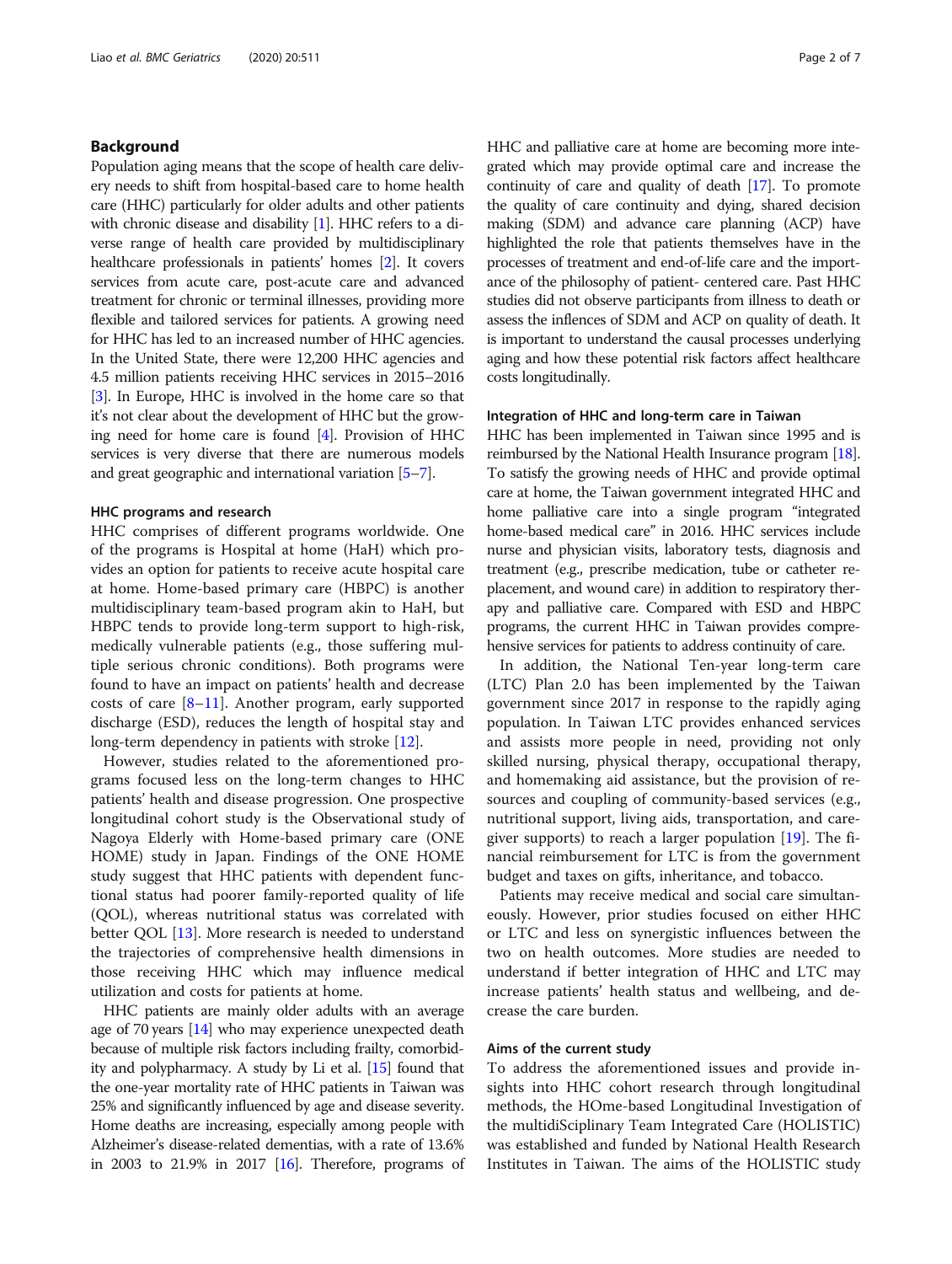are to (1) observe the longitudinal changes of healthrelated outcomes, end-of-life issues, and utilization of health and social care resources of HHC recipients, (2) explore associations between HHC recipients and their caregivers and (3) investigate interaction effects between health and social care on the aforementioned evaluations.

# **Methods**

The HOLISTIC study is the first prospective longitudinal study of HHC in Taiwan. We will recruit eligible patients with HHC services and their caregivers and conduct assessments at baseline (T0), 3-month followup (T1), 6-month follow-up (T2), 12-month follow-up (T3), 18-month follow-up (T4), and 24-month follow-up (T5). This study has been approved by the Research Ethics Committee of National Health Research Institutes in Taiwan (EC1080203, EC1080203-R1) and registered on ClinicalTrials.gov (NCT04250103).

#### Participants

A total of 600 eligible HHC patients and 600 caregivers will be recruited. We anticipate that HHC patients will have at least one caregiver who may be one of the patients' relatives or an employed carer. Caregivers will be sought and enrolled where applicable. The inclusion criteria for patients and caregivers are as follows: (1) patients age 50 years and older, whereas caregivers age 20 years and older, (2) patients have consistently received home health care for 2 months, (3) Patients and caregivers can communicate with an interviewer in a familiar language, and (4) Patients with cognitive impairment are be supported by cognitively competent caregivers to communicate with an interviewer. HHC patients with a clinically predicted life expectancy of 2 months or those unwilling to give informed consent will be excluded from the study.

To ensure the study achieves the target sample, the investigators will examine the distribution of the living area and the number of participants in each type of home health care unit during recruitment. Moreover, the investigators have estimated an attrition rate of 20% over the study. Higher drop-off rates in certain sub-groups may be problematic, so investigators will monitor participant attrition.

# Sample size calculation

We will be measuring the participants at six times. Pituch and Stevens [\[20\]](#page-6-0) suggested that when estimated effect size was small with the estimation of the average correlation of the participants' responses = 0.5, the required sample size was 114 for each group when  $α$  was set at 0.05 and power was set at 0.8. Moreover, patients and caregivers in this study will be recruited in towns clarified to three levels of urbanization (urban, suburban and rural) and we anticipate enough participants in each sub-group. Considering a rate of 20% loss to follow-up and mortality of 28.9% among HHC patients [\[21\]](#page-6-0), 600 patients and 600 caregivers are needed. The sample size is calculated as below:

 $114 \times 3$ (three urbanization subgroups) ÷  $(1-28.9%) \div$  $(1-20\%) = 601.$ 

#### Recruitment

Participants will be recruited by HHC teams from 18 healthcare facilities selected in two stratifications. First, towns in Taiwan were classified to three levels of urbanization (urban, suburban and rural) based on population density, ageing (population ratio of elderly people aged 65 years or older), education level (population ratio of people who graduate from college), industrialization (population ratio of agricultural workers) and distribution of medical resource (the number of physicians per 100,000 people) [\[22\]](#page-6-0). Second, healthcare facilities which provide HHC services will be classified into two levels (hospitals or clinics and community home care institutions).

After an invitation, eight HHC teams from three hospitals, three clinics and two community home care institutions in urban areas will participate in the study. In suburban areas, four HHC teams from a hospital, two clinics and a community home care institution will participate in the study. In rural areas, six HHC teams from five clinics and a community home care institutions will participate in the study.

At the beginning of recruitment, staff in HHC teams will briefly introduce the study protocol to patients and their caregivers who meet the criteria. If they are willing to participate in the study, our trained interviewers will contact them by phone, reconfirm their eligibility and make a home visit to explain more detailed information regarding the study. Participants will be required to sign informed consent before the initiation of the interview.

### Measures

A structured questionnaire was developed through three stages from November 2018 to August 2019. Firstly, literature reviews were made to understand the current development of HHC. We conducted a qualitative study with indepth interviews to explore the shape and scope of HHC in Taiwan. The interviews covered healthcare providers in HHC teams and patients as well as their caregivers [[23](#page-6-0)].

In the second stage, a measurement framework (Fig. [1](#page-3-0)) was developed by a workshop convened with 15 HHC providers who were divided into four groups. Based on literature reviews and perspectives from the qualitative study, four groups discussed the strengths and limitations of the current HHC program in Taiwan. This informed the measurement framework, including health outcomes, end-of-life issues, caregiving burden, continuity and coordination of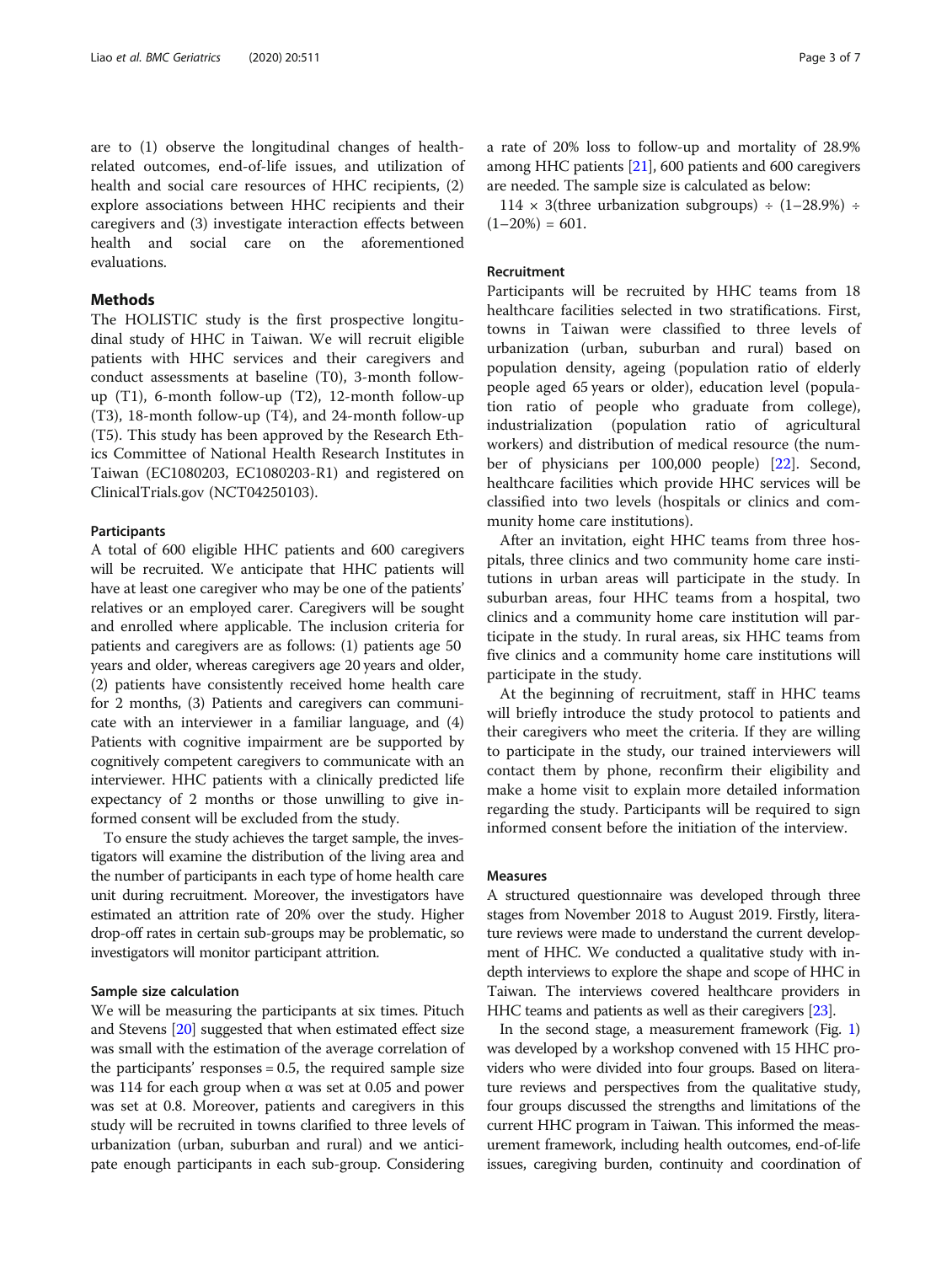<span id="page-3-0"></span>

care, and costs for care resource utilization (include social welfare/LTC).

the baseline, three-month, 12-month, and 24-month follow-ups.

The third stage was the development of a structured questionnaire based on the measurement framework. Considering the opportunity for international comparison [[5](#page-6-0)], we invited international experts engaged in research on home-dwelling populations in England and Japan to participate in the development of evaluation tools. Moreover, three domestic expert panel meetings were convened to translate scales, modify questions/items with linguistic problems [\[24\]](#page-6-0) and consider the context and culture of clinical practice in Taiwan to develop an interviewer training manual for the study. A total of 15 professionals with expertise in HHC, nutrition, palliative medicine, geriatrics and gerontology, nursing, health economics, long-term care, social welfare and public health participated in the meetings. We went through procedures for forward-backwards translations of scales/ questions which were not translated in prior studies [[25\]](#page-6-0). All items in this structured questionnaire were piloted among HHC patients via face-to-face interviews for the feasibility testing. The questionnaire was finalized after modifications following discussions of the results drawn from feasibility testing.

# All the measurements are shown in Table [1](#page-4-0). Most of them will be assessed at each follow-up time point. SDM self-efficacy, ACP and needs assessment for supportive & palliative care will be assessed at every 6 months. Quality of dying will be assessed after the death of participants. Costs for medical resource utilization will be assessed at

# Procedure

A home interview is estimated to take 1–1.5 h. Questionnaires (see the supplementary file) will be administered by a trained interviewer. In some cases, caregivers may support patients to complete the evaluation process (e.g., patients with impaired cognition), and interviewers will note whether the evaluation is fully completed by patients themselves or supported by caregivers.

After the baseline assessments (T0), participants will be followed up a further five times. An acceptable window for each follow-up will be 2 weeks before or after the anticipated follow-up time point. Participants will be offered 200 Taiwan dollars after they complete each home-visit interview.

Interviewers in the study will receive 6 h of training in using the interviewer training manual for the HOLISTIC study. The content of the training comprises an introduction to the study, rules of interviews, measurement instruments and background knowledge about HHC in Taiwan. In addition, principal investigators will supervise interviewers with monthly meetings to solve any problems interviewers encounter and monitor the quality of interviews and aim to decrease intra-rater biases.

# Data analysis

Double data entry will be utilized to avoid typing errors and ensure good-quality data. Before entering survey data, a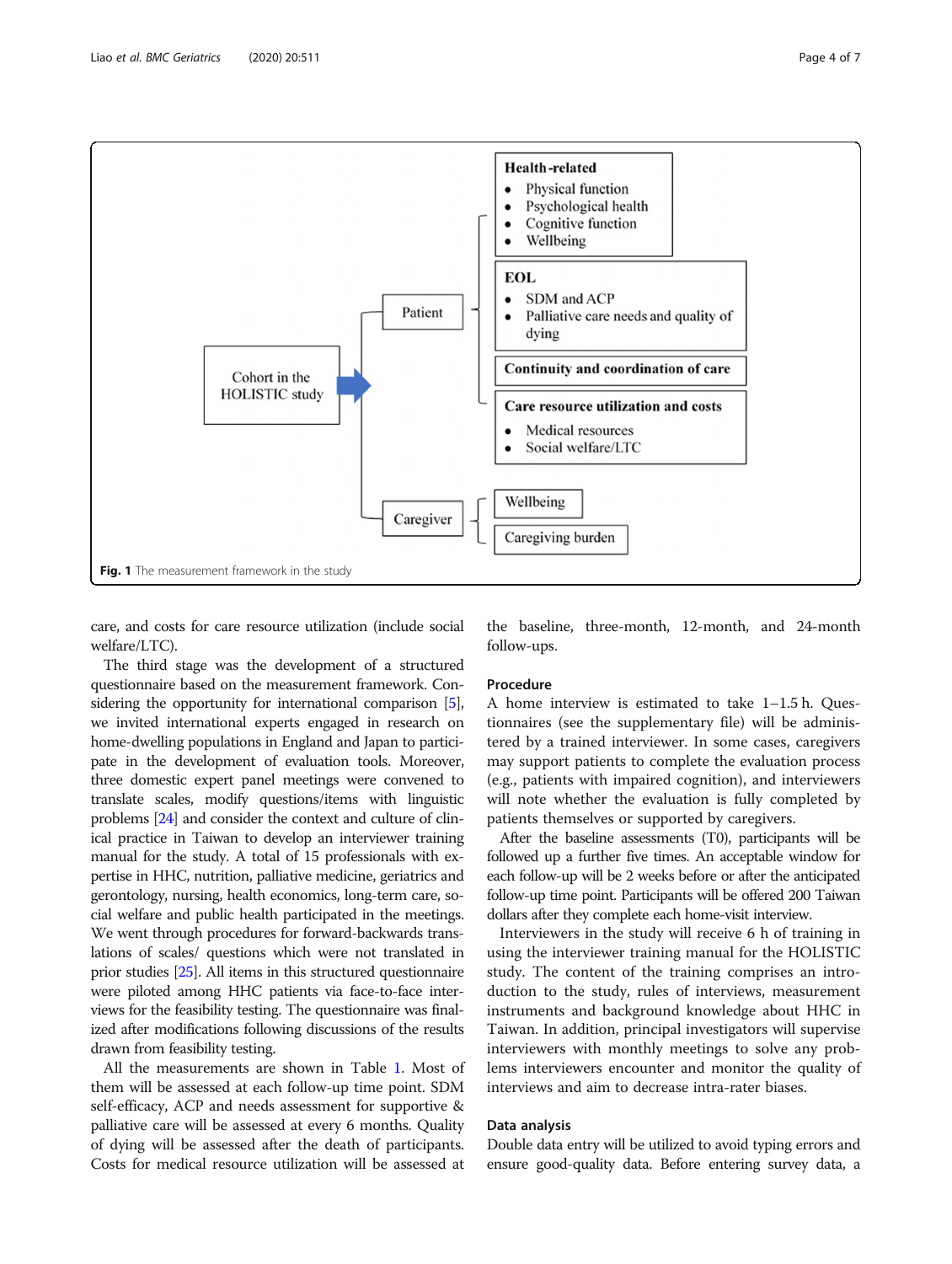# <span id="page-4-0"></span>Table 1 Measurements and their instruments for patients and caregivers

| Measurement                                          | <b>Measurement instruments</b>                                                                                                                                                                     | Participants       | <b>Assessment timepoint</b> |
|------------------------------------------------------|----------------------------------------------------------------------------------------------------------------------------------------------------------------------------------------------------|--------------------|-----------------------------|
| Physical function                                    |                                                                                                                                                                                                    |                    |                             |
| Ability to perform activities of daily living        | Barthel Index [26]                                                                                                                                                                                 | Patient            | $TO-T5$                     |
| Frailty                                              | 9-point Clinical Frailty Scale [27]                                                                                                                                                                | Patient            | T0-T5                       |
| Nutrition status                                     | Mini Nutritional Assessment short-form [28]                                                                                                                                                        | Patient            | T0-T5                       |
| Functionality of oral intake                         | Functional oral intake scale [29]                                                                                                                                                                  | Patient            | T0-T5                       |
| Risk for pressure injury                             | The Braden Scale for Predicting Pressure<br>Sore Risk [30]                                                                                                                                         | Patient            | $TO-T5$                     |
| Drugs for chronic disease                            | Self-constructed; numbers of drug                                                                                                                                                                  | Patient            | T0-T5                       |
| Psychological health                                 |                                                                                                                                                                                                    |                    |                             |
| Depression                                           | 5-item Geriatric Depression Scale [31]                                                                                                                                                             | Patient            | T0-T5                       |
| Neuropsychiatric status                              | Neuropsychiatric Inventory [32]                                                                                                                                                                    | Patient            | $TO-T5$                     |
| Cognitive function                                   |                                                                                                                                                                                                    |                    |                             |
| Cognitive function/memory                            | Brain Health Test (Chinese version, Taiwan) [33]                                                                                                                                                   | Patient            | $TO-T5$                     |
| Severity of Dementia                                 | Functional Assessment Staging Test [34]                                                                                                                                                            | Patient            | $TO-T5$                     |
| Wellbeing                                            |                                                                                                                                                                                                    |                    |                             |
| QOL for patients with cognitive impairment           | QOL in Alzheimer's Disease scale [35, 36]                                                                                                                                                          | Patient            | $TO-T5$                     |
| QOL for people with normal cognition                 | World Health Organization- Five Well-Being<br>Index $[37]$                                                                                                                                         | Patient, caregiver | T0-T5                       |
|                                                      | Five-level version of EuroQol five-dimensional<br>descriptive system [38]                                                                                                                          | Patient, caregiver | T0-T5                       |
|                                                      | QOL- Home Care [39]                                                                                                                                                                                | Patient            | T0-T5                       |
| SDM and ACP                                          |                                                                                                                                                                                                    |                    |                             |
| SDM self-efficacy                                    | Decision-making Participation Self-Efficacy Scale [40]                                                                                                                                             | Patient            | TO, T2-T5                   |
| ACP                                                  | 4 questions from ACP engagement survey [41]                                                                                                                                                        | Patient            | TO, T2-T5                   |
| Palliative care and quality of dying                 |                                                                                                                                                                                                    |                    |                             |
| Symptoms                                             | Integrated Palliative care Outcome Scale [42]                                                                                                                                                      | Patient            | $TO-T5$                     |
| Needs assessment for supportive<br>& palliative care | Supportive & Palliative Care Indicators Tool [43]                                                                                                                                                  | Patient            | TO, T2-T5                   |
| Quality of Dying                                     | Quality of Dying in LTC [44]                                                                                                                                                                       | Patient            | $NA^a$                      |
| Caregiving burden                                    | Revised version of Zarit Burden interview                                                                                                                                                          | Caregiver          | $TO-T5$                     |
| Continuity and coordination of care                  | Self-constructed; Two items for continuity from<br>hospital to home care, and two items for<br>coordination of home healthcare team and<br>LTC workers, rating with a 7-point Likert-type<br>scale | Patient            | T0-T5                       |
| Care resource utilization and costs                  |                                                                                                                                                                                                    |                    |                             |
| Medical resources                                    | Self-constructed: Items about medical resource<br>utilization and costs                                                                                                                            | Patient            | T0-T1, T3, T5               |
| Social welfare/LTC                                   | Self-constructed; Items for the social resource<br>utilization and costs                                                                                                                           | Patient            | T0-T5                       |

QOL quality of life, SDM shared decision making, ACP advance care planning, LTC long-term care

T0 = baseline; T1 = 3-month follow-up, T2 = 6-month follow-up, T3 = 12-month follow-up, T4 = 18-month follow-up, T5 = 24-month follow-up

<sup>a</sup> Quality of dying will be assessed after the patient's death

research assistant will review questionnaires to manage and reduce missing data. Another two trained research assistants will be assigned to complete the first round and second round of data entry respectively. If a double-entry does not match, the researcher will review questionnaires, identify the errors and ask research assistants in charge to correct the errors. The process will be repeated until all data match in the first and second rounds.

Following that, a preliminary analysis will be used to summarise the data and describe the key features of the data for further analysis. Continuous variables will be reported as mean and standardized deviation (SD) or median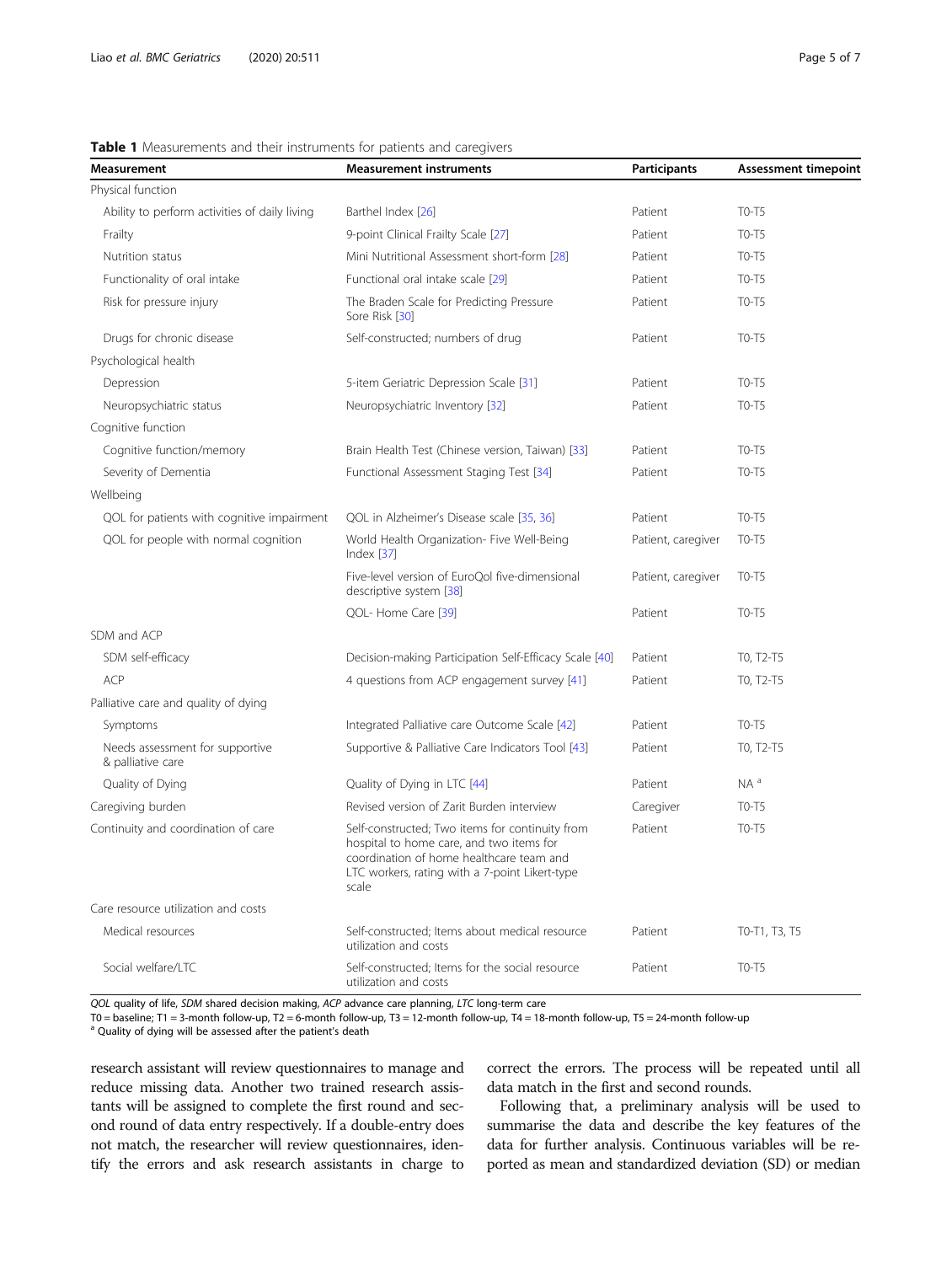and interquartile range (IQR), categorical variables as number with percentage. Comparison between the groups will be conducted using the t-test or Mann-Whitney U-test for normal and non-normal continuous data respectively, Chisquared test or Fisher's exact test for categorical data. The significance level will be set as 0.05.

Multiple regression analyses will be used to correct for possible confounders firstly. Generalized estimating equations will be used for continuous outcomes repeatedly measured over time to find potential time-related correlations and compare the effect between health and social care on outcomes. The interaction of group and time (group x time) will be assessed to examine whether the change over time differed between groups (e.g., gender, levels of urbanization, use of health and social care). Continuous outcomes measured only ones (e.g., quality of dying) will be analyzed using multivariable linear regression models, whereas dichotomous outcomes will be analyzed using logistic regression models.

The actor-partner interdependence model, a longitudinal model for dyadic data, will be used to explore associations between patients and caregivers. To determine the actor, partner and dyadic-level effects associated with each outcome, the dataset will be structured in a pairwise format [\[45](#page-6-0)]. Both the non-independence within dyads and the non-independence over time need to be accounted for. Multilevel path-analysis with fixed slopes will be used [[46\]](#page-6-0).

# **Discussion**

Little is known about the trajectories of different dimensions of health status as diseases progress toward the endof-life and the relationships between these health dimensions in HHC research. This HOLISTIC study offers the opportunity to address this evidence gap and add to the literature. The observed health dimensions of interest include physical functions, psychological health, cognitive function, and wellbeing (e.g., QOL). Moreover, we focus on changes in shared decision making and advance care planning as well as palliative care and quality of dying to understand how these affect each other over time.

The HOLISTIC study will provide much-needed evidence about health and costs of disability and over the disease trajectory and how these differ for particular subgroups. It gives a picture on which combinations of HHC services and LTC support are most beneficial and costeffective. For clinical practitioners, the measurements used in the study could be tools used to comprehensively understand and improve patients' health and wellbeing. For policymakers, it will afford new insights into how HHC services influence the health of patients and caregivers in combination with LTC supports and how medical costs changes throughout the disease trajectory.

#### Supplementary Information

The online version contains supplementary material available at [https://doi.](https://doi.org/10.1186/s12877-020-01920-1) [org/10.1186/s12877-020-01920-1.](https://doi.org/10.1186/s12877-020-01920-1)

#### Additional file 1.

#### Abbreviations

ACP: Advance care planning; ESD: Early supported discharge; HHC: Home health care; HOLISTIC: HOme-based Longitudinal Investigation of the multidiSciplinary Team Integrated Care; HaH: Hospital at home; HBPC: Homebased primary care; LTC: Long-term care; ONE HOME: Observational study of Nagoya Elderly with Home-based primary care QOLQuality of life; SDM: Shared decision making

#### Acknowledgements

We would like to thank Professor Linda Clare at the University of Exeter, UK for her advice and insight into the development of this study protocol.

#### Authors' contributions

CAH, PJC, YLW, CHC, CHH, CML, SJY, KPZ, ITL and JYL conceptualized the study. JYL and PJC were major contributors in writing the first draft of the manuscript. CHH, CML, HU, MM, JH, IP, YWW and ELS provided constructive feedback on the draft protocol and manuscript documents. All authors have read and approved the final manuscript.

#### Funding

The study is funded by the Taiwan government via the National Health Research Institutes (PH-109-GP-04). The funders had no role in study design, data collection and analysis, decision to publish, or preparation of the manuscript.

#### Availability of data and materials

The datasets will be stored in a non-publically available repository. The steering committee will be grouped to manage the dataset. To ensure confidentiality, non-identifiable data will be available and dispersed to project team members on reasonable request.

#### Ethics approval and consent to participate

This study has been approved by the Research Ethics Committee, National Health Research Institutes, Taiwan (EC1080203, EC1080203-R1). Written informed consent will be obtained from study participants. The trial was prospectively registered on ClinicalTrials.gov (NCT04250103).

#### Consent for publication

Not applicable – This protocol contains no person's data.

#### Competing interests

The authors declare that they have no conflict of interest.

#### Author details

<sup>1</sup>Institute of Population Health Sciences, National Health Research Institutes, Miaoli County 350, Taiwan. <sup>2</sup>Department of Family Medicine, Kaohsiung Medical University Hospital, Kaohsiung Medical University, Kaohsiung City 807, Taiwan. <sup>3</sup>School of Medicine, College of Medicine, Kaohsiung Medical University, Kaohsiung City 807, Taiwan. <sup>4</sup>Marie Curie Palliative Care Research Department, Division of Psychiatry, University College London, London W1T 7NF, UK. <sup>5</sup>Department of Nursing, St. Mary's Junior College of Medicine, Nursing and Management, Yilan County 266, Taiwan. <sup>6</sup>Department of Social Welfare, National Chung-Cheng University, Chiayi County 621, Taiwan. <sup>7</sup> Home Clinic Dulan, Taitung County 959, Taiwan. <sup>8</sup> Department of Community Healthcare and Geriatrics, Nagoya University Graduate School of Medicine, Nagoya, Aichi Prefecture 466-8550, Japan. <sup>9</sup>Department of Family Medicine, E-Da Hospital, Kaohsiung City 824, Taiwan. <sup>10</sup>School of Medicine for International Students, College of Medicine, I-Shou University, Kaohsiung City 840, Taiwan. 11Department of Family Medicine, National Taiwan University Hospital, Beihu Branch, Taipei City 108, Taiwan. <sup>12</sup>Health Promotion Administration, Ministry of Health and Welfare, Taipei City 103, Taiwan. <sup>13</sup>Home Clinic Dulan, Taipei City 106, Taiwan. <sup>14</sup>Taiwan Society of Home Health Care, Taipei City 106, Taiwan. <sup>15</sup>Division of Clinical Medicine, Faculty of Medicine, University of Tsukuba, Ibaraki 305-8575, Japan. <sup>16</sup>Palliative Care Team, Seirei Mikatahara General Hospital, Shizuoka 433-8558, Japan. <sup>17</sup>UCL